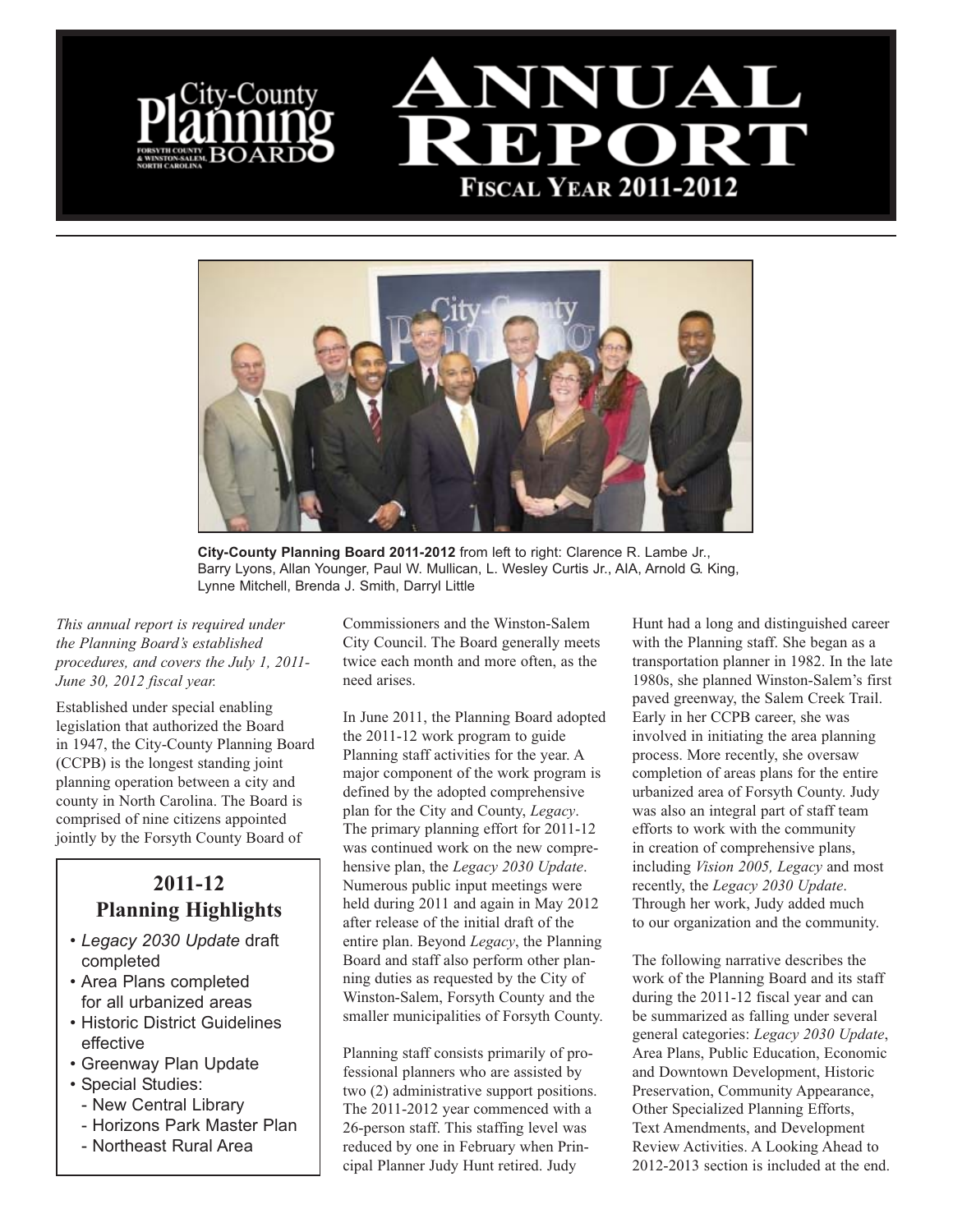

## *LEGACY* **2030 UPDATE**

During 2011-12, the Planning Board continued community outreach efforts and completed a draft *Legacy 2030 Update* comprehensive plan. In June 2012, after more than a year and a half of work, four rounds of public meetings and nearly 700 citizen comments, the Planning Board decided that the draft plan was ready for formal consideration and scheduled a public hearing for July 26, 2012. Once adopted, the plan will guide development in Forsyth County for the next 20 years.

The process began in 2010-11 with an April 2011 process kick-off event, and followed in June with a community meeting on the functional chapters: land use, transportation, economic development, environmental quality and sustainability, healthy and equitable communities, and community character. A community meeting on the geographic chapters, downtown and the center city, neighborhoods and towns, and rural character, was held in September 2011. After citizens had a chance to weigh in on these subjects at community meetings or the Legacy2030.com web site, Planning staff drafted goals and objectives and recommended policies and actions for each chapter. Through the winter and early spring 2012, Planning staff and the Planning Board met together to review the draft recommendations of each of the functional and geographic chapters and two implementation chapters, Area Plans and Key Public Investments. A draft document was compiled and made available for public review in April 2012.

To get input on the draft *Legacy 2030 Update* document, the Planning Board held a series of seven public meetings in May 2012 at locations throughout Forsyth County. The meetings featured a video presentation explaining the details of the Plan



and Planning staff members were available to answer questions. These meeting attracted about 100 citizens and the Planning Board used their feedback to tweak the Plan once more before scheduling the public hearing in July.

Planning staff anticipates adoption by the Planning Board in August 2012 and consideration by the Winston-Salem City Council, the Forsyth County Commissioners and the other Forsyth County elected bodies in Forsyth County before the end of 2012. After adoption, Planning staff will focus on implementing *Legacy's* recommendations to create a more fiscally responsible, sustainable, and livable community.

### **AREA PLANS**

With the completion and adoption of three area plans in 2011-12, all urbanized areas of Forsyth County now have a long-range plan to guide growth and development. All sixteen area plans completed since 2002 were developed with extensive citizen input, including citizen advisory committees, community meetings and public hearings.

The *Rural Hall Area Plan* (general plan area is north of Winston-Salem, east of US 52, and west of Germanton Road) was recommended by Planning Board and endorsed by the Rural Hall Town Council in spring 2011. The plan was adopted by the County Commissioners in September 2011.

The *West Suburban Area Plan* (general plan area is west of Silas Creek Parkway, east of Lewisville, north of US 421, and south of Reynolda Road) was recommended by Planning Board in September 2011, and adopted by City Council in November and the County Commissioners in January 2012.

The final area plan for the urbanized area of Forsyth County, the *Northwest Area Plan*,



was recommended by the Planning Board in January and adopted by the Winston-Salem City Council in March 2012.

Now that area plans have been completed for all the urbanized areas of Forsyth County, Planning staff will begin updates of area plans. Consistent with recommendations of the draft *Legacy 2030 Update*, the area plan update process will be shorter than the previous process, using what is already in place as a starting point.

### **PUBLIC EDUCATION**

#### *Legacy 2030 Outreach*

Planning staff used numerous traditional and innovative methods to reach citizens and get input for the *Legacy 2030 Update*. In addition to the blog format Legacy2030.com website, special videos produced by TV 13, and advertised community meetings, Planning staff had tables at special events, like Rock the Block, Bookmarks Book Festival, and Earth Day, and made presentations to more than 25 groups and organizations.

### *Community Appearance Educational Series*

In 2011-12, the Community Appearance Commission (CAC) continued the public educational series started in 2010. Working with New Garden Landscaping & Nursery and Old Salem Museums & Gardens, the CAC sponsored six seminars ranging in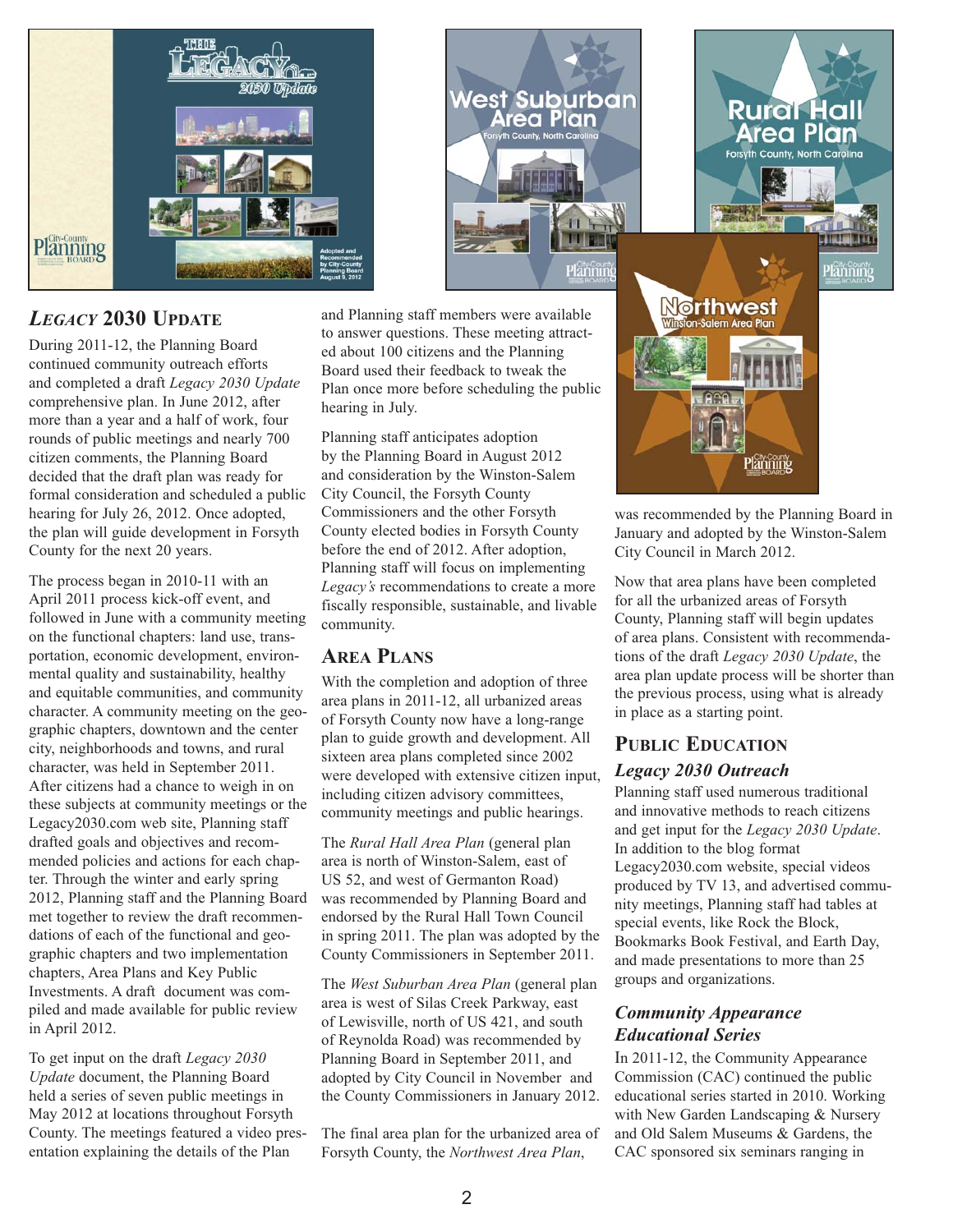

topics from spring lawn maintenance to holiday decorating. The CAC also continued their relationship with Keith Finch, the City Urban Forester, in sponsoring two free public seminars on tree pruning in the spring and winter of 2011. The CAC also coordinated with the City Marketing Department and Mr. Finch to create a short video on tree planting and placement.

### *Historic Preservation Month Activities*

The Historic Resources Commission (HRC) coordinated a series of lectures and tours during the annual Historic Preservation Month celebration in May 2012. Urban Landscapes and Farming was the local theme and activities included a tour of the historic Stauber Farm and The Children's Home. Topics for the weekly Preservation Lunch and Learn series included: Forsyth County's Agricultural Heritage; From St. Philips to Happy Hill: The African-American Landscape of Salem; and, the Wachovia Landscape. These well-attended events continue the HRC's goal of educating the public about our local history and preservation efforts in the community.



### *Kids in Planning Program*

The Kids in Planning Program (KIPP) was created by the City-County Planning Board to enhance students' knowledge of community planning and allow them the opportunity to voice their opinions and share their ideas of the ideal community.

During June 2012, the KIPP worked with the CERTL (Center of Excellence for Research, Teaching and Learning) Program, sponsored by Wake Forest School of Medicine, and Winston-Salem/Forsyth County teachers, Denise Boger and Kelly Raiford, to offer a week-long planning program for the CERTL campers. Mayor Allen Joines visited the CERTL students to talk about planning a budget for their cities and city governments. The rising third graders worked in teams and used resource materials to discover potential solutions to problems presented in the building and development of a city and managing a city budget.

#### *Planning Board Newsletter*

The Department's bimonthly newsletter continues to inform a wide variety of stakeholders in the community of the planning activities that are being conducted, and how they can get more information or participate in our initiatives. The newsletter is available in Planning office, distributed via email to elected and appointed official and interested citizens, and posted on the Planning Department web site (cityofws.org/planning.)



# **ECONOMIC AND DOWNTOWN DEVELOPMENT**

In 2011-12, Planning staff continued to work closely with various economic development entities in Winston-Salem and Forsyth County. Staff provided site development information to Winston-Salem Business Inc. for marketing the former Dell site and worked with the Downtown Winston-Salem Partnership on the *Downtown Plan Update*. Staff investigated industrial site protection measures for Forsyth County that, through the Piedmont Triad Partnership, led to the passage of a bill that directs the Revenue Laws Committee of the NC General

Assembly to examine statewide policies and incentives to stimulate the creation of development-ready industrial sites. Staff collaborated with a committee of local commercial realtors on UDO amendments which facilitate changes of use within commercial buildings. Staff also assisted the Urban Land Institute and other parties on the potential redevelopment and adaptive reuse of the vacant Whitaker Park industrial site.

### *Revitalizing Urban Commercial Areas (RUCA)*

The Winston-Salem City Council approved a second phase of Revitalizing Urban Commercial Areas (RUCA) and appropriated \$2.5 million dollars from the Dell incentive funds repayment as part of the FY10-11 budget. In 2011-12, Planning staff continued working with local businesses, neighborhood advocates and other City staff to implement the recommendations of the RUCA report and approved RUCA plans. As a result, significant improvement projects are underway at locations such as the West Salem and Ogburn Station Shopping Centers. Additional projects should be underway soon.

#### *Downtown Plan Update*

Since early 2012, Planning staff has worked with the Downtown Winston-Salem Partnership (DWSP) on development of the *Downtown 2012 Plan Update*. In summer 2012, Planning staff assumed primary responsibility for completion of the plan. The 2007 *Downtown Plan* was prepared by DWSP as a marketing and implementation tool and is much shorter in length than other CCPB area plans. The format of the Downtown Plan will be revised so that it blends with area plans covering other areas of Forsyth County. The *Downtown 2012 Plan Update* draft will be completed by fall 2012 with adoption tentatively scheduled to occur early 2013.

### *Streetcar Study*

The Urban Circulator Alternatives Analysis (aka "the Streetcar Study") is well underway, and is involving public and stakeholder input at several levels. This study is examining what technology (such as a bus-type system or a very light rail streetcar system) for a center city "people mover" will be most effective in accelerating economic growth and in connecting activities. The study will also evaluate the best routes. The study should be done by the end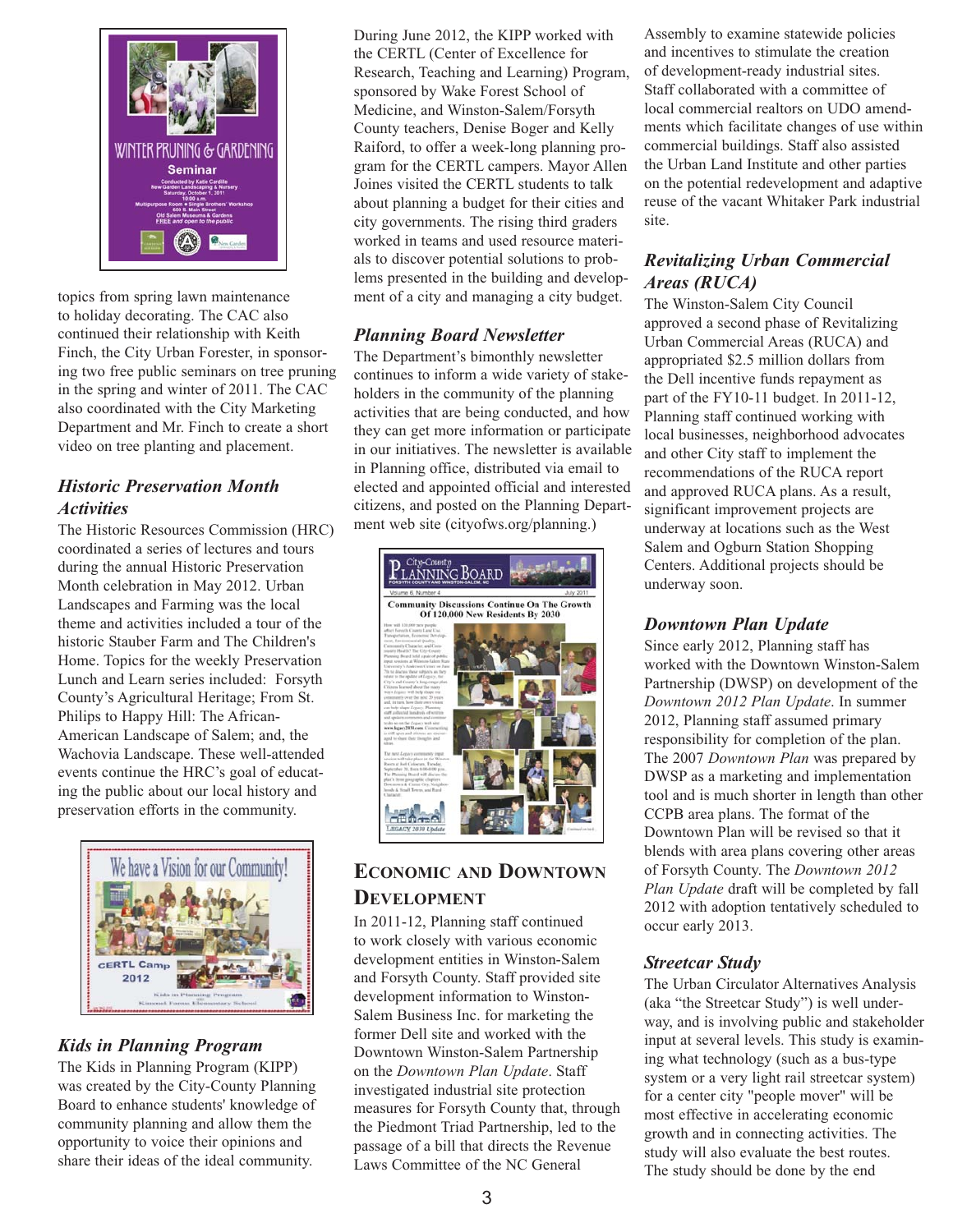of 2012, and will result in the naming of a locally preferred alternative that could be feasible for federal funding.

# **HISTORIC PRESERVATION**

### *Certificates of Appropriateness*

During 2011-2012, a total of 70 Certificate of Appropriateness applications from the Historic Districts (Old Salem and Bethabara), the Historic Overlay District (West End), and the Local Historic Landmark properties were reviewed by the Historic Resources Commission (HRC) and/or staff.

### *Local Historic Landmark Designations*

During 2011-2012, three properties were designated as Forsyth County Local Historic Landmarks: the Robert M. Hanes House; the George Black House and Brickyard; and, R.J. Reynolds Tobacco Company Factory Complex 64.

### *National Register of Historic Places Listing*

During 2011-2012, the Chatham Manufacturing Company/Western Electric Company complex, located in Winston-Salem, was listed on the National Register of Historic Places.

### *Historic Markers*

Three historic markers were dedicated in 2011-12, bringing the total number to 25. In September 2011, the Safe Bus Company was recognized. Chartered in 1926, the company was formed to provide transportation for Winston-Salem's African-American citizens, and grew to earn the distinction of being the largest African-American-owned and -operated transportation business in the world.

In October 2011, the HRC held a historic marker unveiling ceremony for the Hotel Zinzendorf. Opening in May 1892, the Hotel Zinzendorf was a



resort hotel developed by the West End Hotel and Land Company. The hotel was a monumental four-story Shingle-style wooden structure, over 300 feet long with an 18-foot-wide front porch. Unfortunately, on Thanksgiving Day of the same year it opened, the immense hotel burned to the ground in two hours.

In November 2011, a historic marker unveiling ceremony was held for the site of the Salem Waterworks. Completed in 1778, the Salem Waterworks was one of the first public waterworks systems in the American Colonies. The system used bored logs, joined and buried underground, to deliver water to public standpipes in Salem's streets and to inside spigots in several buildings.



# *Design Review Guidelines*

In 2011, HRC adopted new design review guidelines for the Old Salem and Bethabara Historic Districts. The updated guidelines were developed by staff and a twelve-person committee including commission members, historic property owners, institutional representatives and preservation professionals. The guidelines were published in fully illustrated booklets and became effective February 1, 2012.

### *Forsyth County Architectural Survey Update*

In 2011, the HRC received grant funding from the NC State Historic Preservation Office to prepare the manuscript for the City of Winston-Salem's Architectural Survey Book. The publication will be printed in 2013 to coincide with the City's centennial year. After completion of the City publication, work will begin on the final research phases and manuscript for a second publication which will focus on the architectural resources of Forsyth County and its small towns.

# Forsyth County's Agricultural Heritage



## *Forsyth County's Agricultural Heritage*

This past year, the HRC hired historic preservation consultant, Heather Fearnbach, to prepare an in-depth report that documents the history, building types, and patterns of agriculture through Forsyth County's history. Topics covered include the contributions of African-American and women farmers and farm recognition and preservation tools. Most of the county has been completed. The balance will be completed in future years and the data used in the Forsyth County architectural survey update publication.

### *Bethania Freedmen's Study*

During 2012, a study of the Bethania area's African-American history and historic resources was completed and a report prepared. This report has been sent to all property owners within the study area on Bethania-Rural Hall Road. The consultant will give a public presentation on the report in late summer 2012.

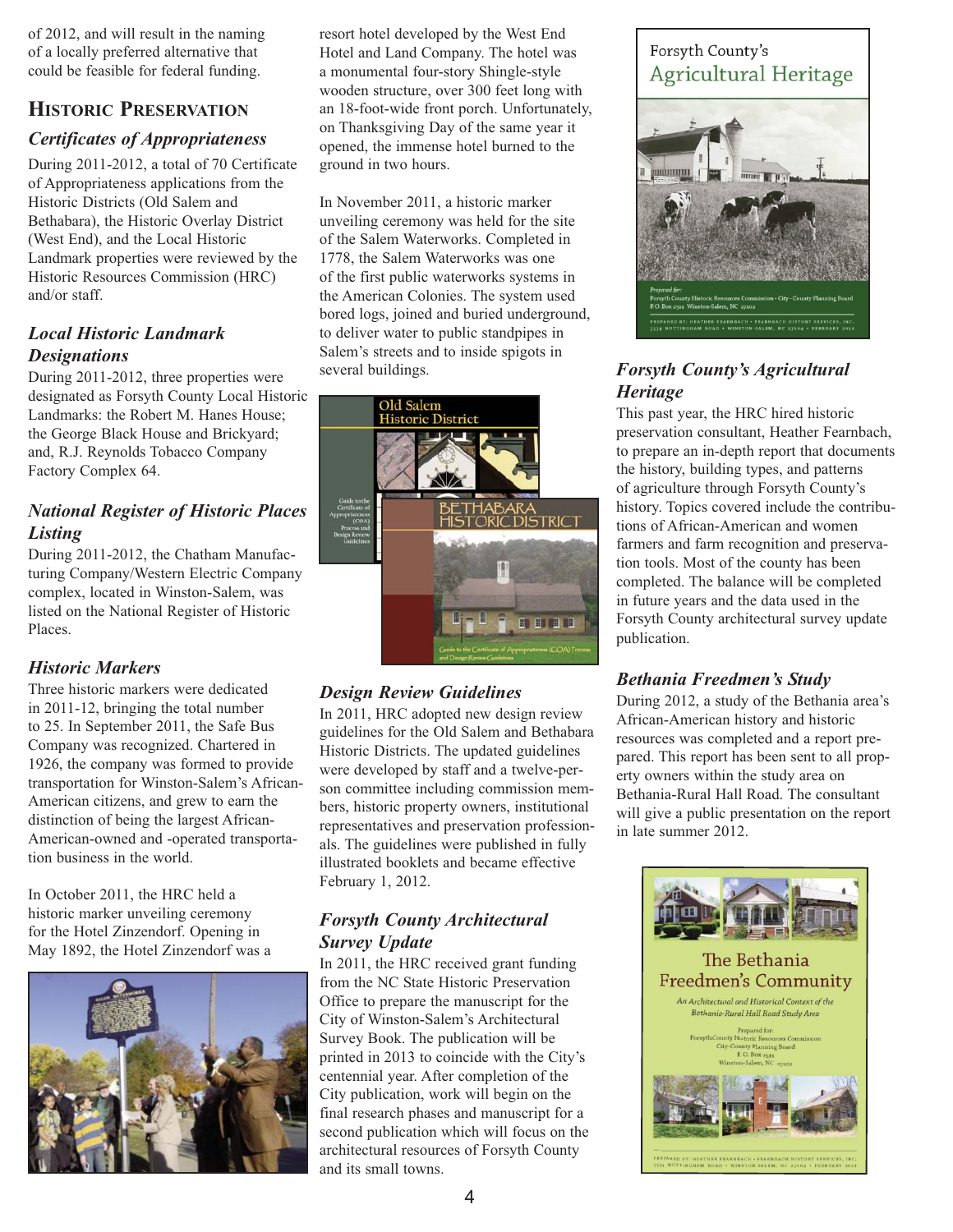# *Local Historic Landmark Financial Impact Study*

In response to a City Council request, Planning staff completed a study of the financial impact of Local Historic Landmark (LHL) designations in spring 2012. LHLs are eligible for a 50% property tax deferral. Planning staff used tax records to determine that most non-residential LHLs recoup the deferred loss of tax value within a 10-12 year timeframe.

# **COMMUNITY APPEARANCE** *Roots Day*

On a sunny morning in October 2011, the Community Appearance Commission (CAC) of Winston-Salem & Forsyth County, the Winston-Salem Vegetation Management Department, and Keep Winston-Salem Beautiful held the 19th Annual Community Roots Day in the West Salem neighborhood. Over 500 volunteers planted more than 550 trees and shrubs along Broad Street, Green Street, and the Salem Creek Greenway. The varieties of trees and shrubs planted included Kwanzan Cherry, Crape Myrtle, Princeton Elm, and Soft-touch Holly.

Winston-Salem Mayor Allen Joines and City Council Members Dan Besse, Molly Leight, Derwin L. Montgomery, and James Taylor, Jr. welcomed the crowd of volunteers during the opening ceremony. Planning Board members Barry Lyons and Lynne Mitchell volunteered at the event. Dr. Charles Petitt with the Piedmont Baptist College, the host site for this year's event, provided the invocation. Volunteers were treated to coffee, donuts, and fruit in the morning and a hotdog lunch in the afternoon. Hats and t-shirts were also presented to the volunteers.



Community Roots Day began in 1993 with volunteers planting approximately 85 trees within the Boston-Thurmond neighborhood. Since then, over 6000 trees have been planted throughout the City of Winston-Salem. The event is made possible through grant funds and donations.

#### *School Beautification Program*

The CAC continued and expanded the School Beautification Program in 2011. The program, in partnership with the Winston-Salem/Forsyth County Schools and HandsOn Northwest North Carolina, enhances the appearance of the local schools through small landscaping projects. The School Beautification Program started in Fall 2010 at the suggestion of Council Member James Taylor, Jr. with Forest Park Elementary School being selected as the first school to kick-off the program.

In September 2011, the CAC chose three schools for the program: Ashley Elementary School, Easton Elementary, and Winston-Salem Preparatory Academy. The CAC applied and received a small grant from the Winston-Salem Foundation to fund the landscaping improvements at the schools. Coordinating with the HandsOn Northwest North Carolina's Day of Service Program, the CAC and volunteers installed new landscaping at Ashley and Easton Elementary Schools, installed a new greenhouse at Winston-Salem Preparatory Academy, and did basic landscape maintenance at all three schools.

### *CAC Awards*

In April 2012, the CAC held the 2012 Community Appearance Awards in the James A. Gray Auditorium at the Old Salem Museums & Gardens Visitor Center. The CAC sponsors a biennial Awards Program to honor the efforts of businesses, individuals, and community groups who have had a positive impact on the appearance of Winston-Salem and Forsyth County. In 2012, a total of fourteen awards were presented to area businesses, individuals, and community groups.

Approximately 100 people were in attendance to hear keynote speaker, Mr. Pratt Cassity Jr., speak on negotiating change in historical districts. Mr. Cassity is the Director of the Center of Community Design and Preservation at the University of Georgia, Athens, GA. He noted that, when allowing for urban growth and community improvement, both the context

and potential outcome of the project need to be considered prior to moving forward.

## **OTHER SPECIALIZED PLANNING EFFORTS** *Horizons Park Conceptual Master Plan*

Starting in early 2012, Planning staff assisted the Forsyth County Parks and Recreation Department in developing a conceptual master plan for Horizons Park with participation by citizens and stakeholders. The Horizons Park Master Plan is the first step in assessing the potential development of the park and in identifying the type of facilities it could support, while preserving its distinctive physical qualities and environmental value. More detailed studies will be needed to determine the specific locations of proposed facilities, site design, estimated costs, and implementation phases.

### *Forsyth County New Central Library*

Over the last year, Planning staff assisted County officials in gathering input on the new library and its features. Staff facilitated a number of public meetings to find out what citizens want to see in the new Central Library, whether to renovate the existing building or build a new one, and if constructing up a new building, where it should be placed. As an extension of these efforts, County officials requested a comparison study between two County-owned sites, the current Central Library and the Sherriff's Office sites. A presentation highlighting the pros and cons of each site has been presented to a number of groups including the Forsyth County Library Board of Directors and Centenary Methodist Church Board of Directors.

### *The Northeast Rural Area Study*

The draft *Northeast Rural Area Study* was completed and forwarded to the County Manager in June 2012. The study area is located in the very northeast corner of Forsyth County, east of Rural Hall and north of Winston-Salem, Kernersville and Walkertown. The study examined the development potential and limitations of this area, and the natural features, agricultural, historic, and recreational assets which give the area its unique character.

The study concluded that among the most significant factors that can determine the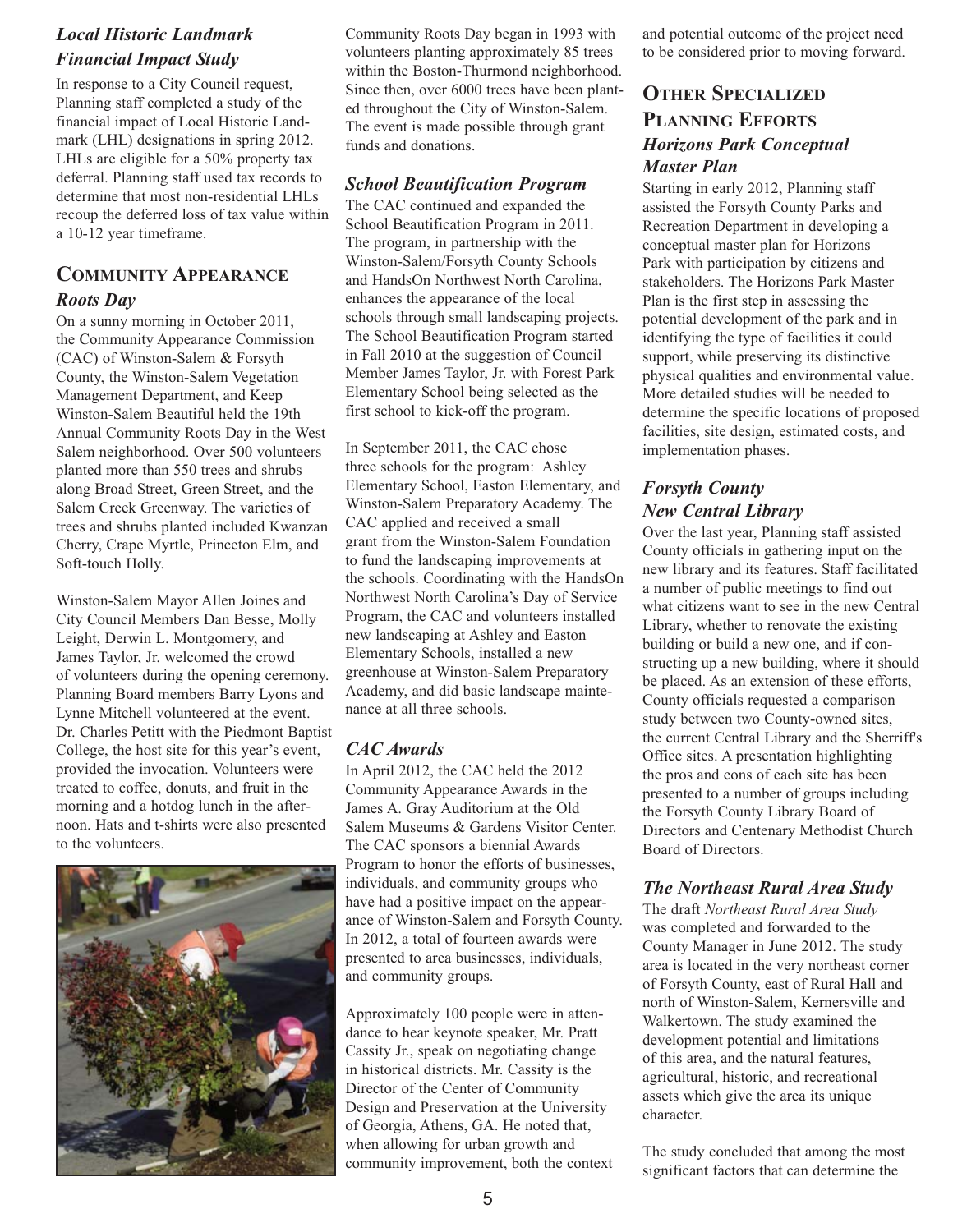type and character of future development in the study area are: 55% of the land has significant environmental constraints to development or is currently developed; the potential for agricultural development; the significance of the area's natural, recreational and historic resources; and the desire to sustainably utilize the area's resources to positively impact community economic development while maintaining its rural character. Recommendations were made that seek to facilitate sustainable development of the area.

#### *Local Foods Initiative*

The Planning Department is actively participating with Forsyth County's Local Foods Group which includes many local organizations advocating for and supporting the growing and sale of locally produced food. Among the issues discussed are rural and urban agriculture including community gardens, food access, and local food retailing, including the location of farmers markets and other healthy food outlets. To better understand the issues, Forsyth County asked Forsyth Futures to study the current local food system and its potential economic and social impacts on the community. Planning staff is serving on the committee overseeing the study which is expected to be completed in December 2012.

#### *Addressing Ordinance Update*

After nearly four years of research, collaboration, and review, a uniform addressing and street naming protocol for the entire county has been completed by the Planning staff, with assistance from the Forsyth County Addressing Technical Committee. The Committee is composed of representatives from various City and County departments, including emergency services, and from other Forsyth County municipalities.

To implement the protocol, staff has proposed a new Addressing and Street Naming Ordinance. The purpose is two-fold: 1) to make all the addressing ordinances in the county as similar as possible, and 2) to bring the ordinances up-to-date and in compliance with national and state addressing standards. In addition, staff has formulated an Addressing Policies and Procedures Manual to establish consistent standards and policies for street naming and address number assignment in Forsyth County. In short, the Ordinance directs "what" should be done; the policy and procedure manual describes "how" to do it.

A public review and input period was conducted from April through July 2012 when review materials were posted on the Planning Department web site. Additionally, an article explaining the revision and inviting input was written for the Winston-Salem Home Builders Association's newsletter. The Winston-Salem City Council will hold a public hearing on the draft ordinance in October 2012. Following Council action, the ordinance will be brought to the other elected bodies in the Forsyth County for consideration.

#### *Greenway Plan Update*

During 2011-12, the Planning staff continued to work with other City departments to complete the *Greenway Plan Update*. The Update continues the efforts started by the *Greenway Plan*, adopted in 2002, by establishing a prioritized system of proposed greenways for construction over the next ten to fifteen years. The prioritization is based on three criteria: connectivity, engineering feasibility, and public support. No new greenways were proposed as part of the *Greenway Plan Update*.



Draft recommendations were completed in December 2011 and three input sessions were held in January 2012 to allow the public to comment on the recommendations. The Planning Board held a public hearing on the draft plan in April 2012 and unanimously approved the plan as written. The Winston-Salem City Council approved the plan in early June 2012 after a public hearing. Numerous residents were in attendance to speak to Council Members concerning the plan and greenways in general. The Forsyth County Board of Commissioners will consider the plan in August 2012.

#### *Transportation Planning*

According to an arrangement that has been in place for several years, Planning staff provides assistance and support to

the transportation planning efforts of the Winston-Salem Department of Transportation (WSDOT). Together, they provide the primary staffing for the Metropolitan Planning Organization (MPO).

Planning staff provided administrative support to the work of the Technical Coordinating and Transportation Advisory Committees of the MPO, as well as substantive support to planning efforts. Efforts included: the *Greenway Plan Update*; the *Comprehensive Transportation Plan Street and Highway Element* which replaces the Thoroughfare Plan; serving on various transportation committees, including Bike & Greenway, Sidewalk & Pedestrian, Street & Highway and NCDOT Complete Streets Advisory Group; and working on special study teams, including Peters Creek Parkway Corridor Plan, Martin Luther King, Jr. Drive Street-scape Plan, the Creative Corridors Coalition Master Plan, and Salem Creek Connector public involvement.

#### *Regional Planning*

Planning staff was involved in a number of regional planning efforts in 2011-12. The Piedmont Triad Sustainable Communities Planning Project is a 3-year effort to create a plan to aid our region in creating more housing choices, making transportation more efficient and reliable, and supporting vibrant and healthy neighborhoods that attract businesses. The project is funded by a \$1.6 million HUD grant and leveraged through the in-kind contributions of staff efforts from many jurisdictions in the Triad region. During the year, the first milestone, identifying our strengthens and challenges, was completed with extensive public involvement including community forums in each of the 12 consortium counties and an interactive, on-line public involvement tool, Piedmont Voice (piedmontvoice.org). The Forsyth County forum was organized by Planning staff in partnership with the Winston-Salem Sustainability Resources Center, WSSU and Forsyth Futures.

Planning staff will help integrate the recommendations of the *Legacy 2030 Update* with the efforts of the regional process. Planning staff members serve on many of the project work groups, including Project Implementation Team, the Consortium Oversight Committee, Public Engagement, Healthy Communities, Green Infrastructure, and Mobility Systems.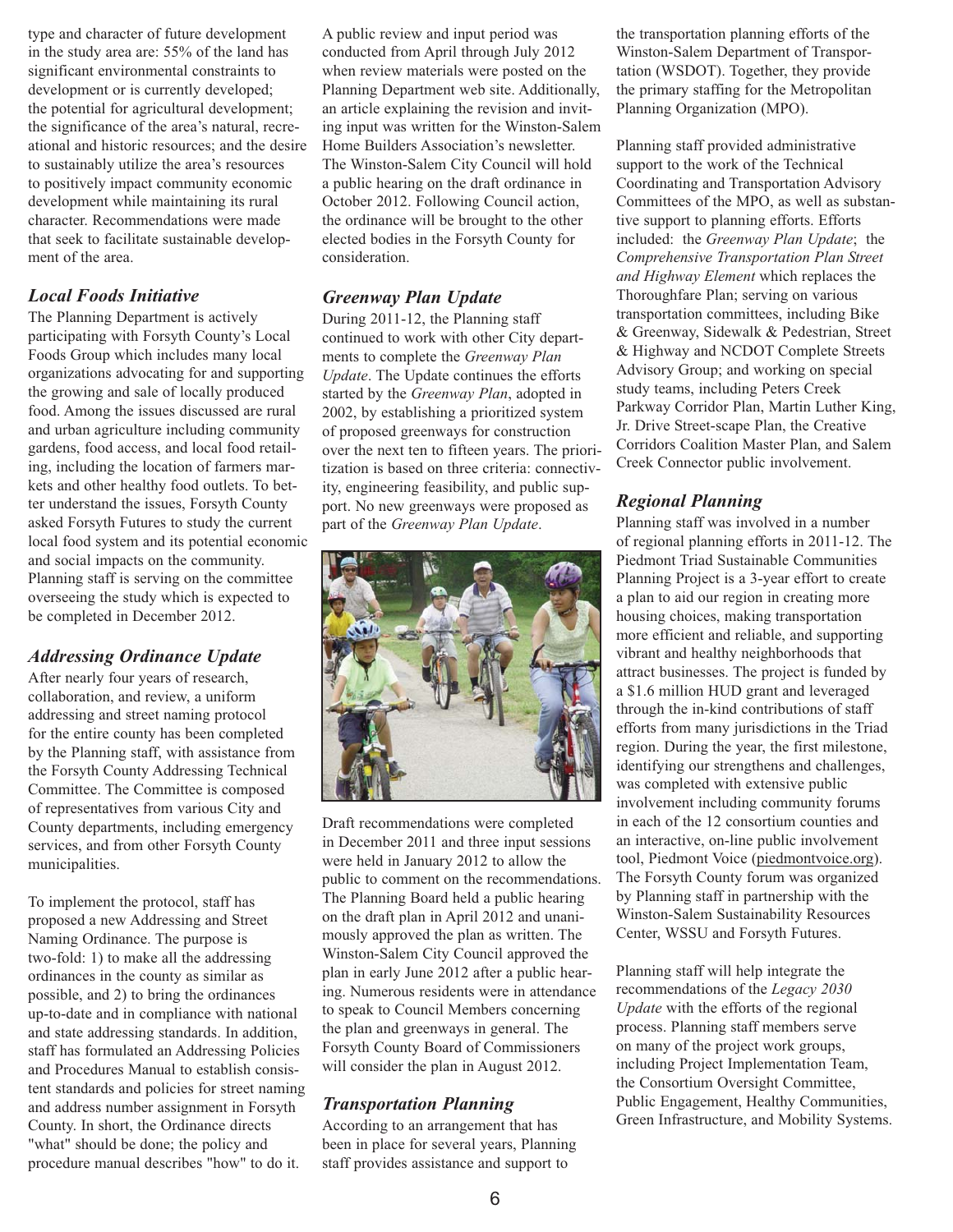### **TEXT AMENDMENTS**

In 2011-12, CCPB staff processed ten UDO text amendments. Several of these amendments provided various minor improvements or clarifications to existing ordinance provisions. Highlights of the year's text amendments include UDO-226 and UDO-230.

UDO-226 created the Martin Luther King (MLK) Overlay District standards which encourage form-based design elements for properties located along a portion of Martin Luther King Jr. Drive. Specifically, the MLK Overlay District included standards that addressed: (1) the location of buildings on-site; (2) ground floor façade transparency; (3) building entrances; (4) site signage; and (5) parking within the district. City Council approved UDO-226 in October 2011 with an effective date of October 1, 2012.

UDO-230 created the new use "Shopping Center, Small." Shopping centers are allowed to calculate their off-street parking requirements at one ratio regardless of the individual tenants. This allowance provides great flexibility to the shopping center owner as they change tenants and is also easier for the Inspections Department to calculate and monitor. UDO-230 extends the same benefits to smaller shopping centers ranging in size from 8,000 square feet to 34,999 square feet. UDO-230 was adopted by the City Council in early July 2012 and is scheduled to be considered by the Forsyth County Commissioners in August 2012.

#### **DEVELOPMENT REVIEW ACTIVITIES**

The following summarizes development review activities processed and coordinated by the Planning Board staff for the 2011-12 fiscal year:

| Preliminary subdivision plans approved            | 0   |
|---------------------------------------------------|-----|
| Final plats approved                              | 83  |
| Site plans approved through Planning Board Review | 13  |
| Minor subdivisions approved                       | 108 |
| <b>Zoning Caseload</b>                            |     |
| General Use rezoning requests                     | 11  |
| Special Use Limited                               | 15  |
| Special Use rezoning requests                     | 14  |
| <b>Special Use Permits</b>                        |     |
| <b>Site Plan Amendments</b>                       |     |
| <b>Final Development Plans</b>                    | 2   |
| <b>Total Zoning Cases</b>                         | 50  |
| Staff site plan changes to approved               |     |
| special use district site plans                   | 12  |
| UDO Text amendments processed                     | 10  |

The numbers listed above represent a continuation of the development climate that has been present since the current recession began in 2008. Activity within single family residential has been limited to minor subdivisions. Proposed major subdivisions have been non-existent as the local housing market continues to face an oversupply of single family lots. Over the last year, the quantity and type of zoning cases has failed to yield any type of identifiable pattern. The monthly zoning caseload generally fluctuates between three to six.

The type(s) of zoning requests can be generally characterized as smaller scale or as revisions to previously approved projects. Zoning cases processed over the last year continue to support the demand for additional multifamily zoning within the community, particularly within the Central City and Urban Neighborhoods areas.

# **LOOKING AHEAD TO 2012-13** *Budget and Staffing*

In June 2012, the City and County approved their overall budgets for 2012-13 which allocated \$2,715,940 to the City-County Planning operation. While this is approximately \$34,440 more than the 2011-12 adopted budget of \$2,678,540, the increase is misleading; the 2012-13 budget reflects significant increases in information service charges and employee health care costs, but reductions in most other categories. More significantly, the 2012-13 budget includes the loss of two full time professional planner positions. One is a vacant position resulting from a retirement; however, the other will necessitate the layoff of a staff member, effective at the end of September 2012. Since our "high water mark" prerecession staffing level, when we had 31

positions (30 permanent full-time and one temporary, full time), Planning staff will be down to 24 staff members, a 23% reduction. As far as supervisory/management staff, we are reduced 25% with the loss of the Deputy Director and one Principal Planner position.

### *Work Program*

Planning staff is waiting until Planning Board adoption of the *Legacy 2030 Update* to take the 2012-13 work program to the Board for consideration. Planning staff anticipates that in addition to continued support of all caseload and normal activities, the major 2012-13 work program focus will be to begin implementation of the *Legacy 2030 Update*. Key work areas will likely include: revision of the area plan process and initiation of three area plan Updates; development and adoption of a

Complete Streets Policy; planning activities for Winston-Salem's May 2013 Centennial Celebration; and continued assistance to the County in planning for a new central library, as well as other site and design studies.

Despite reduced staffing, the Planning Board and staff look forward to the challenges and opportunities during 2012-13 and in providing what its mission statement calls for: **"visionary leadership in comprehensive, creative planning for our urban and rural community, and responsible stewardship of the natural environment."** Through its many hours of work and careful deliberation on the various issues before it, the Board continues to demonstrate that it **"values a beautiful, livable, harmonious, and economically successful community."**